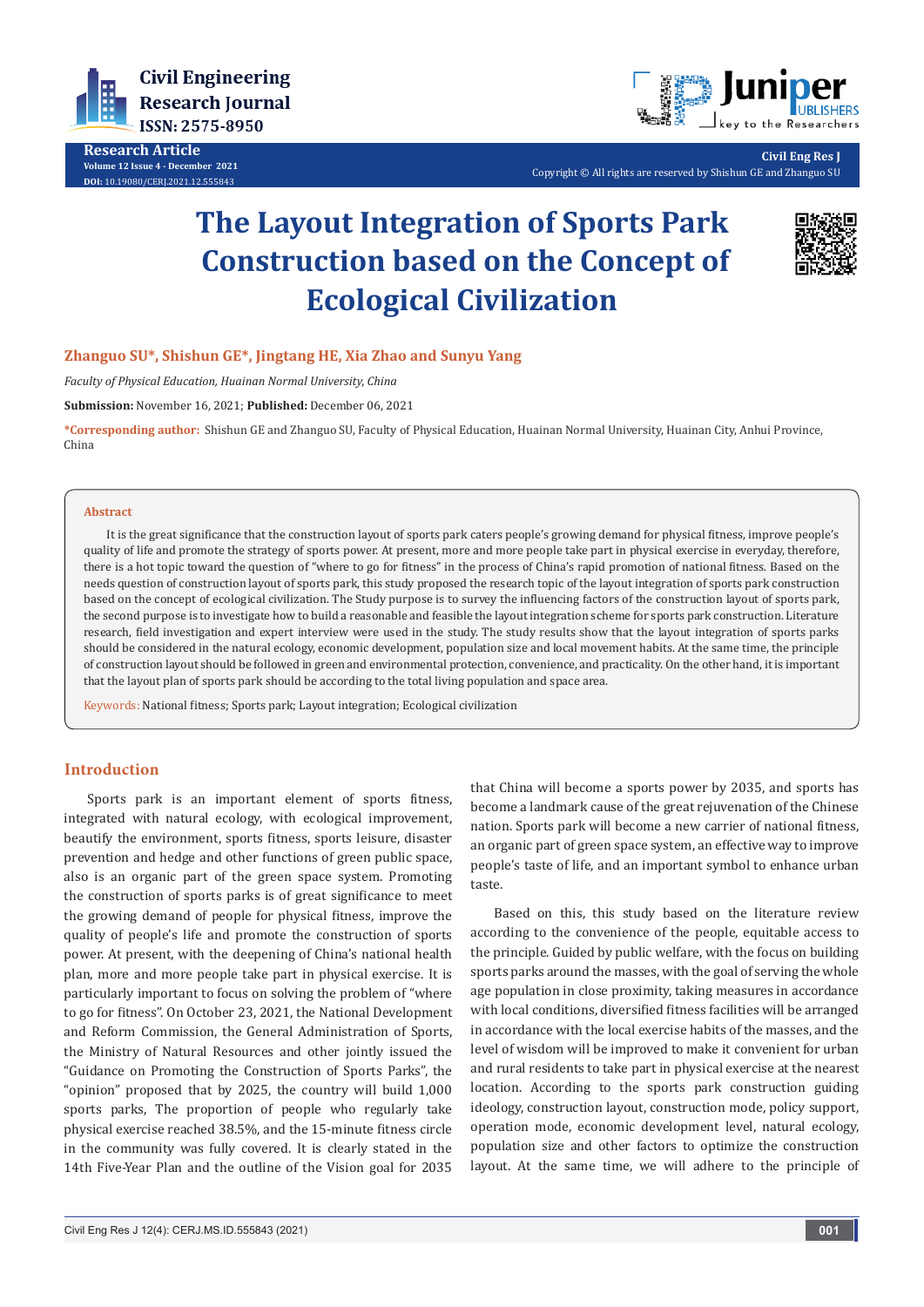coordinating population, resources and environment, and comply with relevant laws, regulations and construction planning requirements. Reasonable planning and construction layout scale, green environmental protection, convenient and practical [1-5].

### **Methods**

The layout of national fitness park construction should consider public welfare, basic, systematic, natural ecology, economic development, population scale and other factors. Based on the principle of convenience and accessibility, the construction plan aims at serving the whole age population of the region and carries out a reasonable and balanced layout in combination with regional characteristics and local mass movement habits. The construction planning of sports park is based on the construction idea, focusing on the integration of construction layout, construction mode, policy support and operation mode.

Construction idea of national fitness sports park. National fitness sports park construction planning to consider three key issues. First of all, sports park construction planning should focus on the where "fitness" of the public, expand public welfare, the basic national fitness service supply, adhere to the system concept, green ecology as the lead, handle park landscape and the relationship between the fitness facilities, promote the fitness facilities in harmony with the natural landscape harmony, build a new carrier green convenient national fitness. Secondly, determine the construction scale reasonably. The construction scale of national fitness sports park should be rationally and balanced according to the development level, natural ecology, population scale, stock resources and other factors. Third, the national fitness sports park construction planning to adhere to the convenience of the people, fair and accessible principle. Guided by public welfare, with the focus on the construction of sports parks around the masses, with the goal of serving the whole age population in close proximity, taking measures in accordance with local conditions, urban and rural areas as a whole, in accordance with the local exercise habits of the masses layout of diversified fitness facilities, improve the level of wisdom, to facilitate urban and rural residents to participate in sports nearby [6-10].

Supporting measure of national fitness sports park. During the construction of the sports park, the government put forward all-round support measures. First, the government should ensure

land supply. Regional sports park construction should be based on national space planning, sports park related construction land into the annual land use plan, reasonable arrangement of land demand. In accordance with the premise of relevant planning, priority should be given to the new construction land planning index for sports parks built on barren hills, wasteland, barren beach and rocky desertification land. Secondly, do not change the surface form, do not destroy the premise of natural ecology, promote the compound use of mountains, water, forests, fields, lakes, grass and other natural resources to build sports parks. Third, we need to optimize the approval and construction procedures. Improve the policy of using public green space, idle space and other places to build fitness facilities, optimize the approval procedures for the construction of temporary sports facilities. Fourth, expand funding channels. The construction of sports parks will be integrated into the national fitness facilities construction project during the 14th Five-Year Plan period, and investment from the central budget will be arranged to support the construction of sports parks that meet the requirements. Fifth, strengthen departmental coordination. Local development and reform, sports departments to strengthen the organization and leadership, the sports park construction as an important people's livelihood project put on the agenda. Sixth, strengthen oversight and implementation. All localities shall, according to the requirements of this opinion and in combination with the actual situation, promptly formulate the local sports park construction plan.

### **Results**

Layout planning of national fitness sports park. The construction scale and layout planning of sports park should be based on the total resident population and space planning. We should strengthen the principle of convenience and benefit to the people, enhance public welfare and increase accessibility. Priority should be given to layout and construction in areas close to residents and covering large population. The service function and building area of the sports park should be coordinated reasonably, and the construction plan of the sports park should be prepared according to the four levels of central city, county, central town and general town. The construction of sports park is based on the total resident population and the specific planning and construction layout of the space (Table 1).

| Population size of permanent | Population of 500,000 or more       | Population between 300,000 to<br>500,000 | Population of 300,000 or less      |
|------------------------------|-------------------------------------|------------------------------------------|------------------------------------|
| Area of sports park          | Not less than 100,000 square meters | Not less than 60,000 square meters       | Not less than 40,000 square meters |
| Proportion of land           | Not less than 15%.                  | No less than 20%                         | No less than 20%                   |
| fitness facilities           | No less than 65%                    | No less than 65%                         | No less than 65%                   |
| Fitness trail distance       | Not less than 2 kilometers          | Not less than 1 kilometer                | Not less than 1 kilometer          |
| Sports venues                | More than 10 pieces                 | More than 8 block                        | More than 4 pieces                 |
| Sports program               | No less than 5 items                | No less than 4 items                     | No less than 3 items               |

#### **Table1:** layout planning of national fitness sports park.